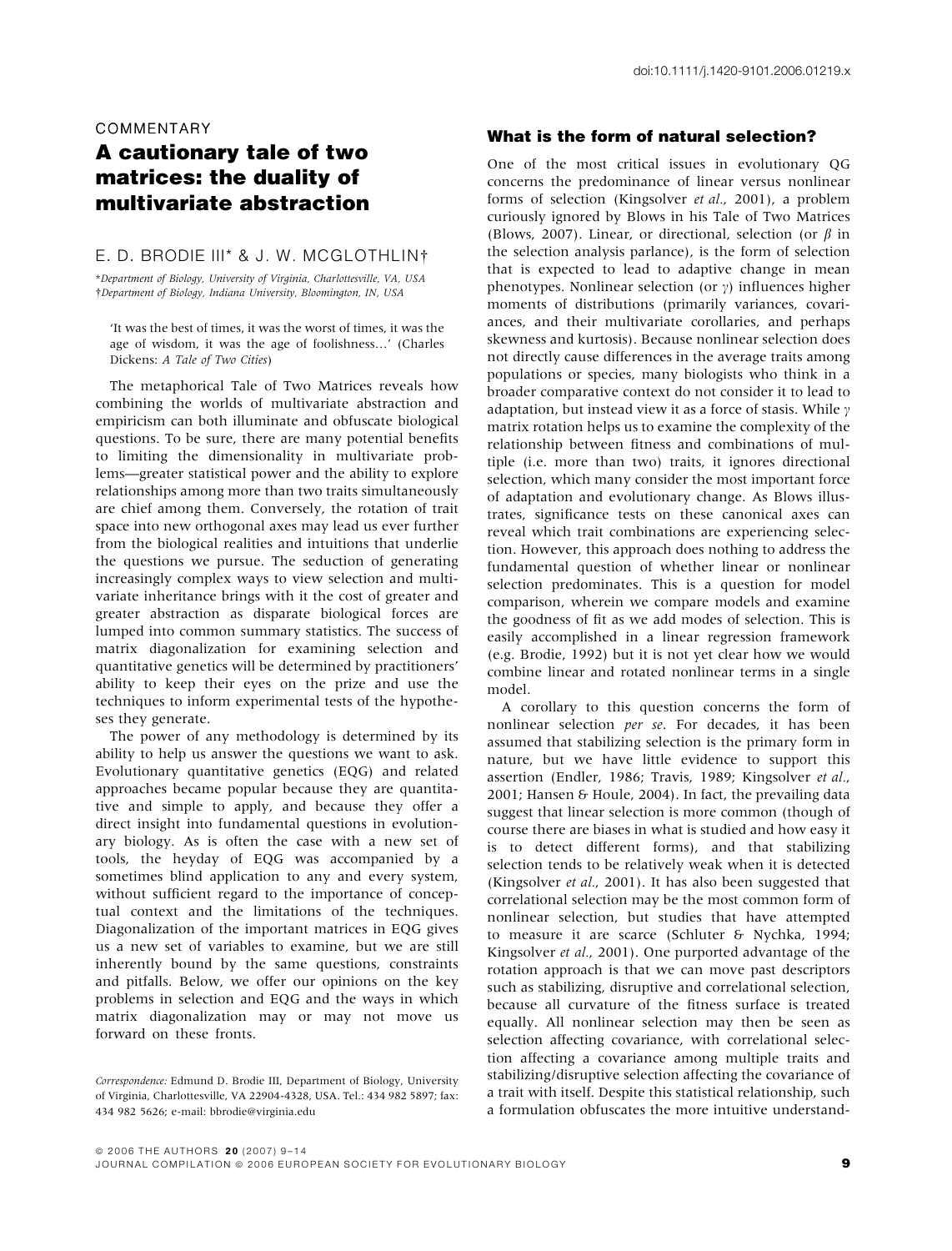ing that most biologists have of stabilizing and disruptive selection as forces that reduce or increase variance of single traits, and correlational selection as a force that strengthens or reduces integration between traits (Lande & Arnold, 1983; Phillips & Arnold, 1989; Brodie et al., 1995). Combining all three of these modes into a single descriptor affecting a canonical axis will not necessarily move us any closer to an understanding of what influences the evolution of trait distributions.

It is also worth noting that detection of selection is distinct from quantification and visualization and that each may serve its own purpose (Phillips & Arnold, 1989; Schluter & Nychka, 1994; Brodie et al., 1995). One advantage of selection gradients obtained from linear regression is their direct relationship to the parameters in quantitative models of evolutionary change (Lande, 1979; Lande & Arnold, 1983; Phillips & Arnold, 1989). Combined with estimates of the covariance between phenotype and genotype, we may use selection gradients to predict changes in trait means, variances and covariances. Such predictions not only provide quantitative hypotheses to compare with empirical observation (Grant & Grant, 1995, 2002; Merilä et al., 2001; Kruuk et al., 2002) but also serve as heuristics for evaluating rates of phenotypic evolution (Reznick et al., 1997; Hendry & Kinnison, 1999). Although canonical variates may provide more accurate descriptors of complex surfaces, is it unclear how they are directly interpretable in terms of models of evolutionary change.

## How does selection influence trait integration?

Our need to visualize phenomena constrains most of us to view the world in two or perhaps (gasp) three dimensions at once. This limitation is probably what biases us to think about pairwise combinations of traits. The concept of trait integration, in both a genetic and functional sense (Olson & Miller, 1958; Cheverud, 1982, 1984; Brodie, 1989, 1992), has typically been evaluated in terms of pairwise correlations between traits, but not for any inherent biological reason. The need to think about more than two traits at a time is a problem for which matrix rotation might have significant benefits. As Blows highlights in his review and illustrates in other papers (Blows et al., 2003; Blows & Brooks, 2003), if we rotate the selection surface to its canonical axes, nonlinear selection can be detected on combinations of multiple traits at once. This approach can lead to novel hypotheses of trait interaction (again, beyond the pairwise).

However, as with traditional approaches, this step only suggests which sets of traits interact to influence fitness, but cannot reveal how or why. The next step must be to translate the hypotheses revealed by selection analysis into experimental tests of functional integration and the causes of selection (Wade & Kalisz, 1990; Schluter &

Nychka, 1994; Brodie et al., 1995). How to proceed may be clear with simple pairwise combinations of traits—for example, we may simply perform a  $2 \times 2$  factorial experimental manipulation—but the situation is markedly less transparent when examining composites of three or more characters. The logistical problem then is how to move from a multivariate hypothesis of functional integration among many traits to empirical tests that manipulate phenotypes or context so that we can explicitly test the patterns revealed by selection analysis.

The eventual outcome of functional integration is predicted to be genetic integration (Olson & Miller, 1958; Cheverud, 1982, 1984; Brodie, 1989, 1992). Developmental morphologists and anatomists were early proponents of this idea, but it has percolated through other disciplines until it is now a keystone of thinking in physiology, performance and behaviour. In the two-trait world, there is a direct prediction of the translation—correlational selection that favours combinations of traits should alter the genetic covariance between them (Lande, 1980, 1984; Phillips & Arnold, 1989). The translation to multidimensional correlational selection (or nonlinear selection on a canonical variate) is not so clear. Do we expect changes in higher order moments of distributions such as skewness and kurtosis (Rice, 2002, 2004)? Or is the predicted outcome a change in the multivariate correlation pattern? Moreover, how do differences in the patterns of loadings of individual traits on a canonical variable alter these predictions? These are fundamental questions for the application of multidimensional analysis to the problem of phenotypic integration, but not reasons to avoid the approach. Indeed, resolution of these translations might lead us to new ways of thinking about and testing phenotypic integration on a grander scale.

# How does selection affect patterns of inheritance?

Perhaps the most fundamental question in evolutionary genetics is whether selection alters genetic architecture or genetic architecture limits the response to natural selection. This question is almost certainly one of degree, and has an answer that is particular to a given population and set of phenotypes (Turelli, 1988; Arnold & Phillips, 1999). Empirical approaches to the problem range from comparing selection and inheritance within populations to the comparison of genetic architecture (as G-matrices) across populations or species. All of these approaches rely on the comparison of matrices and in particular the direct test of the null hypothesis of matrix identity. Despite the blossoming of several different approaches to this problem (common principal components, element-byelement, maximum likelihood and others; (Shaw, 1991; Shaw et al., 1995; Phillips & Arnold, 1999; Roff, 2002; Steppan et al., 2002; Baker & Wilkinson, 2003; Bégin & Roff, 2004), we still lack a consensus best way to compare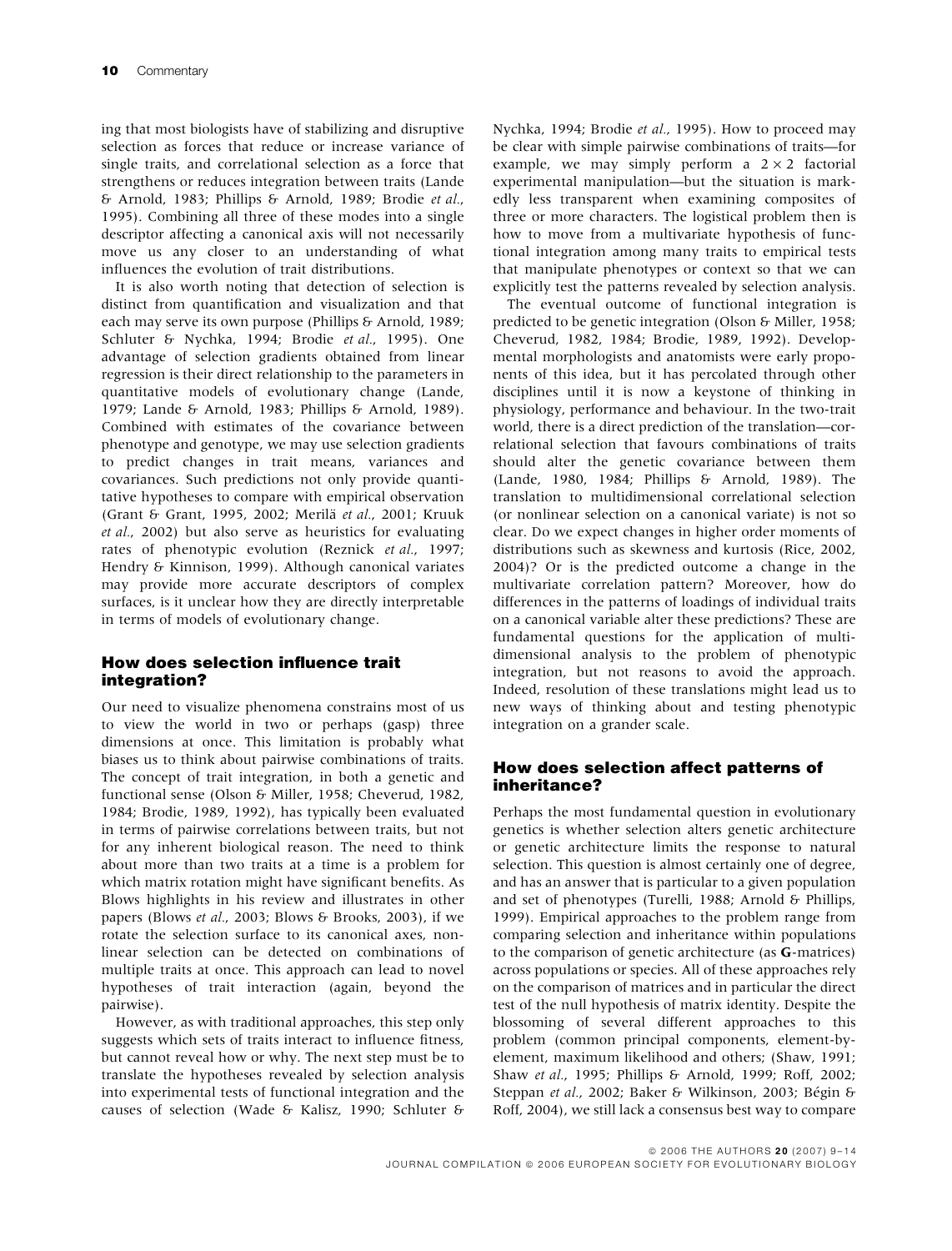either genetic matrices among populations or selection and genetic matrices within populations. One of the major problems here remains how to simultaneously consider the many dimensions of a matrix and still test the proper null hypothesis. Matrix diagonalization offers some advantages here by reducing dimensionality, but we then must consider the problem of how to compare matrices that have been diagonalized independently and may have unique and incomparable canonical variates.

Comparing selection to the G matrix within a population is perhaps the most immediate way to ask whether selection is influencing genetic architecture. In other papers, Blows has outlined methods of matrix projection using diagonalized matrices that essentially ask whether the directions of greatest genetic variance align with the selection surface by comparing angles of the eigenvectors (Blows & Higgie, 2003; Blows et al., 2004; Blows & Hoffmann, 2005). This approach has the potential to allow us to evaluate the fundamental question of whether, and how, selection modifies genetic architecture within populations. Unfortunately, this is an area where the theoretical predictions are complex, and the appropriate comparisons are not transparent. For example, linear selection  $(\beta)$  on a canonical variable is predicted to reduce variance in the long term, but not necessarily the short term. As we can see from the within-generation equation for changes in G:

# $\Delta G = G(\gamma - \beta \beta^T) G$

(where T indicates matrix transposition) both nonlinear selection and linear selection will influence patterns of variance (Phillips & Arnold, 1989). The relative magnitudes of linear and nonlinear selection, as well as the combinations of traits experiencing linear selection, will affect the predicted changes. It may be possible to diagonalize the combined selection matrix in this equation [ $\gamma-\beta\beta^T$ , which represents the curvature of the adaptive landscape (Phillips & Arnold, 1989)], but this would mask whether selection altering genetic covariances stems from linear selection on individual traits, or nonlinear selection on combinations of traits. Without considering all forms of selection simultaneously, we will remain unable to clearly test whether patterns of G reflect the patterns of selection. This is not a criticism of matrix diagonalization, but rather a call for further investigation of the conditions under which we expect the evolution of G in both the long and short term.

Due to the effects of recombination, mutation and other phenomena, it is difficult to predict changes in G across generations unless certain restrictive assumptions hold true (Tallis & Leppard, 1988; Turelli, 1988; Phillips & Arnold, 1989). Thus, how selection affects G over the empirical question. Although several studies have detected concordance between observed natural selection and patterns within G (Brodie, 1992; Conner & Via, 1993; Morgan & Conner, 2001; McGlothlin et al., 2005), such an approach fails to demonstrate the causal link

between selection and genetic architecture. Artificial selection experiments are the key to directly testing how selection changes G. It has already been demonstrated that artificial directional selection may sometimes alter G, and that selection on trait combinations may alter the relationships among them (Wilkinson et al., 1990; Wilkinson, 1993; Shaw et al., 1995; Blows & Higgie, 2003; Conner, 2003; Phelan et al., 2003; Frankino et al., 2005). What has not been explored is how artificial nonlinear selection on multiple traits (i.e. correlational selection) affects G. It is this form of selection that is predicted to most directly influence the covariance structure among traits. Future studies should examine changes in G under various scenarios combining directional and nonlinear selection. The obvious place to start such experiments is by examining pairwise combinations of traits. Performing artificial selection on eigenvectors may allow us to incorporate more characters, but at the same time may make it difficult to generate predictions to test.

### Do patterns of inheritance constrain response to selection?

G as a summary of constraint often comes under fire under the assumption that evolutionary change is not limited if the genetic correlation between traits is less than unity. The rationale is that if there is any available variance, then selection can push a phenotype in the direction of adaptation, however slowly. The problem with this characterization is that it assumes selection only moves phenotypes along the axis of an original trait or pair of traits. However, as Dickerson pointed out in the 1950s, response to selection can be prevented even if the average correlation among many traits is relatively weak (specifically, if the average correlation between pairs of  $n$ traits is 1/n) (Dickerson, 1955). This observation is analogous to noting that if the G-matrix has any dimensions without variance (i.e. some eigenvalue of zero), no response to selection can occur in that direction (Blows & Hoffmann, 2005). Blows rightly points out that diagonalization can lead us to a direct assessment of the dimensionality of the G matrix, and this promises to improve our ability to assess constraints to adaptive evolution. There are, of course, statistical difficulties in the manifestation of the program, as well as the prevailing issue of translating back to original trait space, so the approach is not a panacea.

G itself is only an approximation of the truly important matrix in EQG, that which describes the covariance of breeding values and phenotypes, or  $C_{az}$  (Kirkpatrick & Lande, 1989; Arnold, 1994; Cheverud & Moore, 1994). Evolution proceeds via selection because changes in phenotypic distributions alter the underlying distributions of breeding values through the covariance between the two. In cases of simple Mendelian inheritance,  $C_{az}$ simplifies on average to  $G$  (Kirkpatrick & Lande, 1989).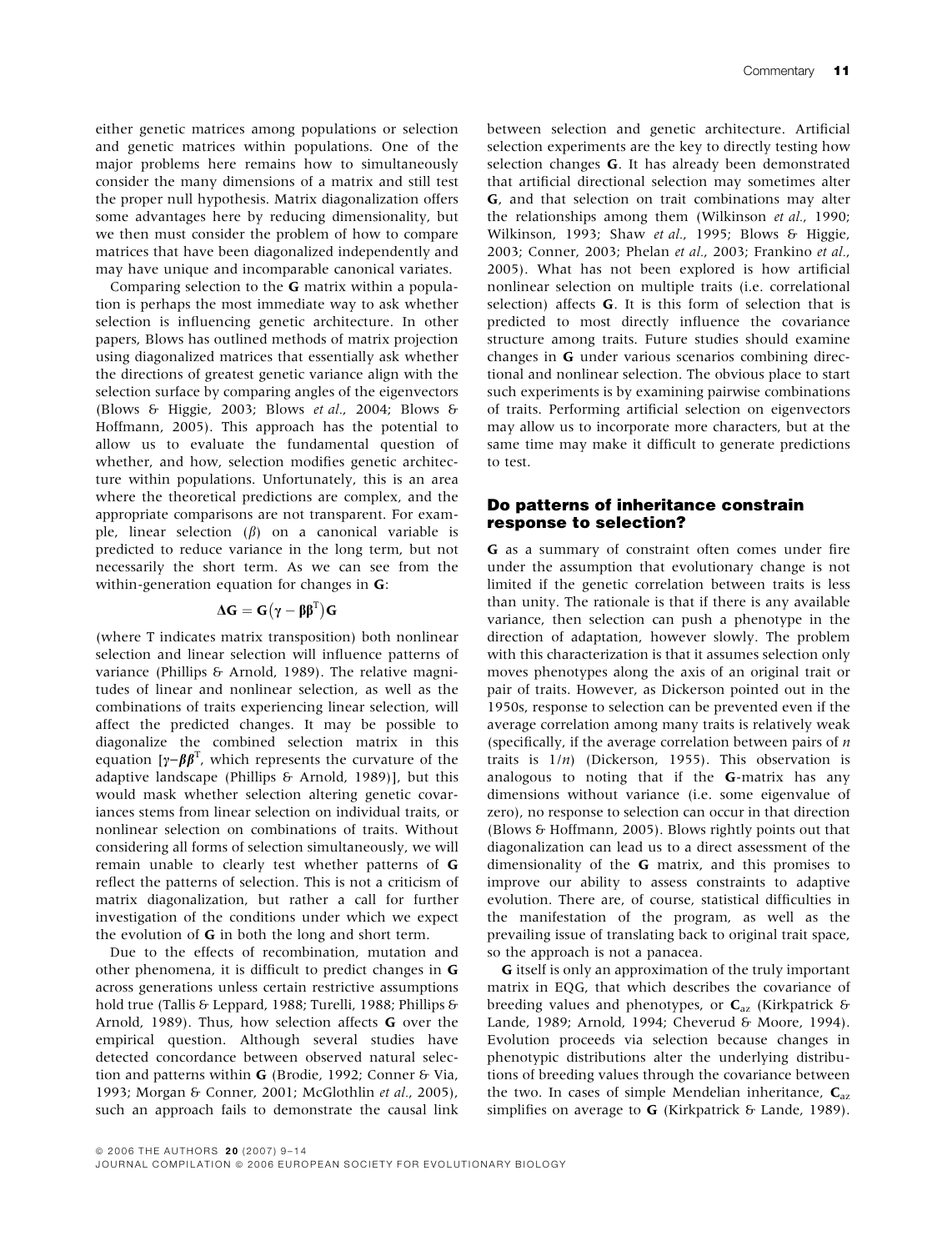However, a number of violations of the standard assumptions of EQG, as well as the presence of maternal effects or indirect genetic effects (IGEs), can render G a less useful description of the components of inheritance that are important (Kirkpatrick & Lande, 1989; Lande & Kirkpatrick, 1990; Cheverud & Moore, 1994; Wolf et al., 1998). In extreme situations, the presence of IGEs can allow for evolution in dimensions that lack direct genetic variance (Cheverud & Moore, 1994; Wolf et al., 1998). In such cases, the investigation of  $G$  for dimensions of zero eigenvalues would not necessarily reflect dimensions without potential for evolutionary response. Once again, this is not a problem with diagonalization per se, but rather the uncritical application of the G matrix to evolutionary problems. In all likelihood, the  $C_{az}$  matrix (or combinations of  $C_{az}$  and maternal effect or IGE matrices) could be explored in much the same way as Blows outlines for  $G$ , though it is not clear how we would then interpret a zero eigenvalue. Is the lack of evolutionarily important variance due to direct genetic effects (G), indirect effects (maternal effects or IGEs), or a combination of factors?

### Cautions regarding diagonalization

One of the primary concerns over any multivariate summary is how the new axes relate to the original trait space and how we will interpret results based on the new axes. For the  $\gamma$  and **G** matrices, there are two main issues. First, do the new canonical variates summarize multivariate space in a biologically meaningful way? One of the common (and fair) criticisms of measuring selection on principal components is that selection does not necessarily target orthogonal axes of variation. Rotation of the  $\gamma$ matrix circumvents this difficulty because it is actually the selection surface that is being summarized (Phillips & Arnold, 1989; Schluter & Nychka, 1994). We are looking directly at axes that describe the shape of the selection surface, not merely dimensions of variance. On the other hand, rotation of the G matrix does lead us back to axes describing dimensions of variance without regard to their biological integration. As The Tale tells, this is an effective way of identifying dimensionality and singularity of the matrix, but it does not necessarily provide us variables that are analogous to the directions of selection, even in the rotated space.

The interpretation of canonical variates is always problematic. As biologists, we will want to understand these new axes in terms of the 'original traits', and therein lies the rub. If we examine selection on a set of six traits, each of six new variates will have loadings from each of the originals. The temptation is to look at the largest loadings and simplify interpretation in terms of those two or three variables, but the reality is that if this were accurate, rotation would not be necessary at all. If the canonical variate was really describable as the combination of A  $\&$  B or the difference between C  $\&$  D, then an element-by-element analysis would suffice. Moreover, if we use loadings to evaluate correlational selection—for instance we find positive nonlinear selection on an axis for which  $D \& E$  load positively—we would be tempted to conclude that there is correlational selection favouring positive combinations of these characters. In fact, other measured traits almost always contribute to the orientation of the axis, however weakly. This leads to difficulty in interpretation. Are weakly loaded traits F, G, H & I really creating the pattern that we see? Further, the loadings in any particular analysis are descriptors of a given dataset. Using them to evaluate the pattern of selection in general requires an assumption that even the smaller loadings (and how do we evaluate what is large and small?) are errorless estimates of relationships among traits as the affect fitness.

When we consider **G**, we see another kind of difficulty in interpreting diagonalized matrices. G is itself an abstraction of multiple genetic phenomena that allows us to simultaneously summarize the genetic architecture of many polygenic characters. Whether we refer to a genetic covariance between two traits, or the eigenvalue of a canonical variate describing the greatest genetic variance, we are abstracting the summation of a range of genetic phenomena—pleiotropy, linkage disequilibrium, etc.—that influence that value. The risks that are inherent in the abstraction to  $G$  are potentially magnified in its subsequent diagonalization.

The specific genetic phenomena that are responsible for a genetic covariance are quite different in their predicted effects on response to selection, genetic integration, and the stability and importance of G. Genetic covariances that arise from pleiotropy are predicted to be more stable across generations, and more difficult to generate from selection if only because they require the appropriate mutational variance to arise (Lande, 1980). Physical linkage disequilibrium may be more malleable, but depending on proximity on the map could be difficult to disrupt. Gametic phase disequilibrium, at the other end of the spectrum, is cheap (Tallis & Leppard, 1988; Wolf & Brodie, 1998). It is quickly generated through assortative mating and selection, and quickly eroded when those forces disappear. Even the frequency of alleles with major effect can have enormous effects on the magnitude and sign of covariances. If allele frequencies change quickly, such as during a selection episode, then the structure of  $G$  is predicted change quickly as well (Carriére & Roff, 1995; Agrawal et al., 2001). All of these forces, distinct in their impact on stability and their influence by selection, contribute to the number we observe as a genetic covariance and are not recognizable in that summary. By diagonalizing G, we go even further from the underlying genetic phenomena, and will inevitably combine more and more disparate forces within a single summary value. Again, this is a risk inherent to G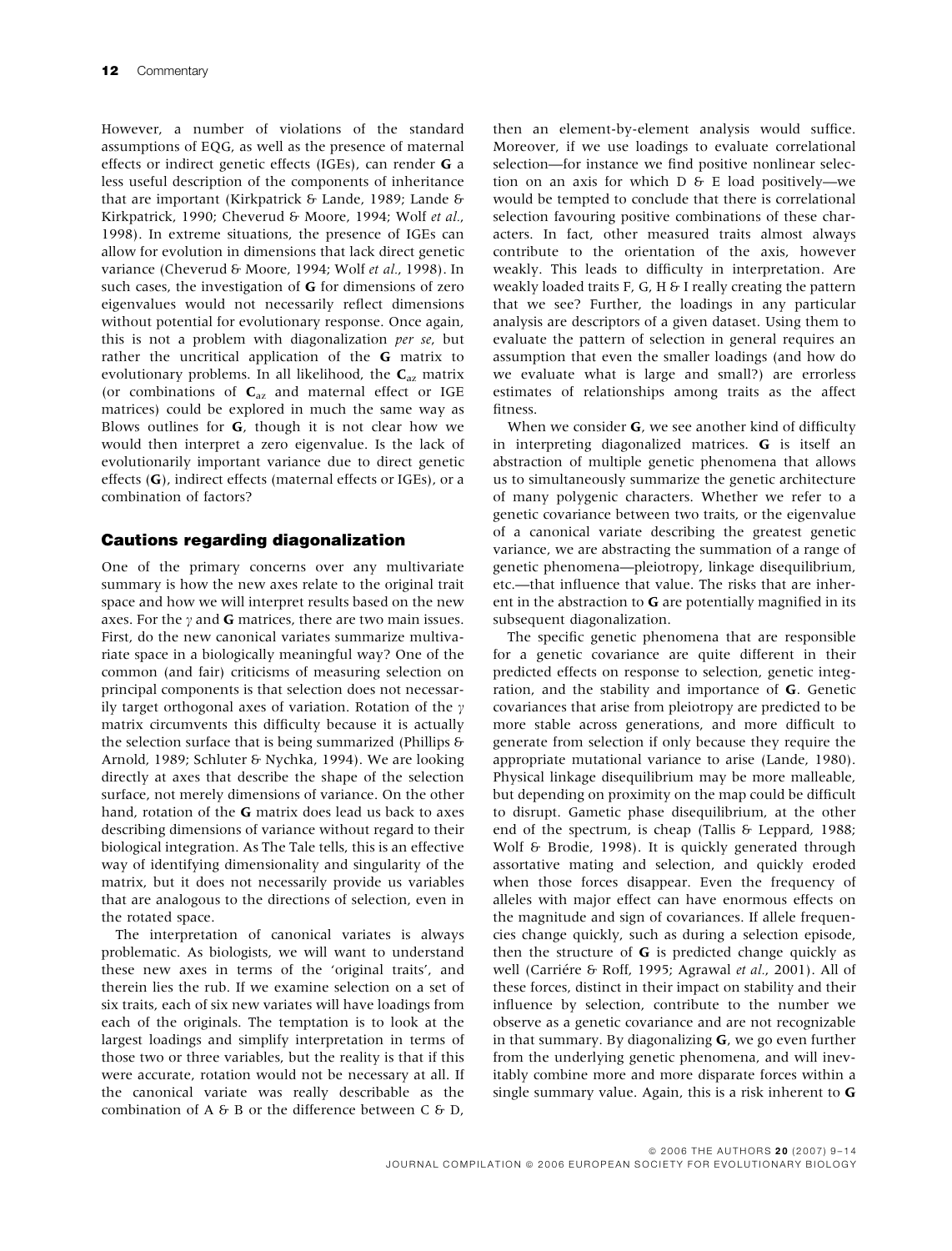or a diagonalized G, but one worth considering carefully before entering another level of abstraction.

#### Conclusion

The diagonalization approach offers us the opportunity to reduce a tangled bank of trait relationships into fewer dimensions, and with that reductionism promises to let us see patterns that are obscured when we view the world in a univariate or pairwise way. On the one hand, a canonical axis is no more arbitrary a trait than any other variable we chose to measure. All traits are defined by those who study them, and even characters as seemingly objective as bone length and call frequency can be argued to be abstractions of underlying variables. The difference is that most traits chosen for study are defined based on some biological intuition that grows out of observation and understanding of a particular system, rather than the simplification of set of variables based on patterns of orthogonal variance. In Dickens' Tale of Two Cities, he cautions us about the societal risks of excess as well as the dangerous backlash of overreaction. We should keep these lessons in mind and search for the valuable middle ground as we add matrix diagonalization to the EQG toolkit.

## **References**

- Agrawal, A.F., Brodie, E.D. & Rieseberg, L.H. 2001. Possible consequences of genes of major effect: transient changes in the G-matrix. Genetica 112: 33-43.
- Arnold, S.J. 1994. Multivariate inheritance and evolution: a review of concepts. In: Quantitative Genetic Studies of Behavioral Evolution (C. R. Boake, ed.), pp. 17–48. Univ. of Chicago Press, Chicago.
- Arnold, S.J. & Phillips, P.C. 1999. Hierarchical comparison of the genetic variance-covariance matrices. II. Coastal-inland divergence in the garter snake, Thamnophis elegans. Evolution 53: 1516–1527.
- Baker, R.H. & Wilkinson, G.S. 2003. Phylogenetic analysis of correlation structure in stalk-eyed flies (Diasemopsis, Diopsidae). Evolution 57: 87–103.
- Bégin, M. & Roff, D.A. 2004. From micro- to macroevolution through quantitative genetic variation: positive evidence from field crickets. Evolution 58: 2287–2304.
- Blows, M.W. 2007. A tale of two matrices: multivariate approaches in evolutionary biology. J. Evol. Biol. 20: 1–8.
- Blows, M.W. & Brooks, R. 2003. Measuring nonlinear selection. Am. Nat. 162: 815–820.
- Blows, M.W. & Higgie, M. 2003. Genetic constraints on the evolution of mate recognition under natural selection. Am. Nat. 161: 240-253.
- Blows, M.W. & Hoffmann, A.A. 2005. A reassessment of genetic limits to evolutionary change. Ecology 86: 1371–1384.
- Blows, M.W., Brooks, R. & Kraft, P.G. 2003. Exploring complex fitness surfaces: multiple ornamentation and polymorphism in male guppies. Evolution 57: 1622–1630.
- Blows, M.W., Chenoweth, S.F. & Hine, E. 2004. Orientation of the genetic variance-covariance matrix and the fitness surface

for multiple male sexually selected traits. Am. Nat. 163: 329– 340.

- Brodie, E.D. III 1989. Genetic correlations between morphology and antipredator behaviour in natural populations of the garter snakes Thamnophis ordinoides. Nature 342: 542–543.
- Brodie, E.D. III 1992. Correlational selection for color pattern and antipredator behavior in the garter snake Thamnophis ordinoides. Evolution 46: 1284–1298.
- Brodie, E.D. III, Moore, A.J. & Janzen, F.J. 1995. Visualizing and quantifying natural selection. Trends Ecol. Evol. 10: 313– 318.
- Carriére, Y. & Roff, D.A. 1995. Change in genetic architecture resulting from the evolution of insecticide resistance: a theoretical and empirical analysis. Heredity 75: 618–629.
- Cheverud, J.M. 1982. Phenotypic, genetic, and environmental morphological integration in the cranium. Evolution 36: 499– 516.
- Cheverud, J.M. 1984. Quantitative genetics and developmental constraints on evolution by selection. J. Theor. Biol. 110: 155– 171.
- Cheverud, J.M. & Moore, A.J. 1994. Quantitative genetics and the role of the environment provided by relatives in the evolution of behavior. In: Quantitative genetic studies of behavioral evolution (C. R. B. Boake, ed.), pp. 60–100. Univ. of Chicago Press, Chicago.
- Conner, J.K. 2003. Artificial selection: a powerful tool for ecologists. Ecology 84: 1650–1660.
- Conner, J.K. & Via, S. 1993. Patterns of phenotypic and genetic correlations among morphological and life-history traits in wild radish, Raphanus raphanistrum. Evolution 47: 704–711.
- Dickerson, G.E. 1955. Genetic slippage in response to selection for multiple objectives. Cold Spring Harb. Symp. Quant. Biol. 20: 213–224.
- Endler, J.A. 1986. Natural Selection in the Wild. Princeton Univ. Press, Princeton.
- Frankino, W.A., Zwaan, B.J., Stern, D.L. & Brakefield, P.M. 2005. Natural selection and developmental constraints in the evolution of allometries. Science 307: 718–720.
- Grant, P.R. & Grant, B.R. 1995. Predicting microevolutionary responses to directional selection on heritable variation. Evolution 49: 241–251.
- Grant, P.R. & Grant, B.R. 2002. Unpredictable evolution in a 30-year study of Darwin's finches. Science 296: 707–711.
- Hansen, T.F. & Houle, D. 2004. Evolvability, stabilizing selection, and the problem of stasis. In: Phenotypic Integration: Studying the Ecology and Evolution of Complex Phenotypes (M. Pigliucci & K. Preston, eds), pp. 130–150. Oxford University Press, New York.
- Hendry, A.P. & Kinnison, M.T. 1999. The pace of modern life: measuring rates of contemporary microevolution. Evolution 53: 1637–1653.
- Kingsolver, J.G., Hoekstra, H.E., Hoekstra, J.M., Berrigan, D., Vignieri, S.N., Hill, C.E., Hoang, A., Gilbert, P. & Beerli, P. 2001. The strength of phenotypic selection in natural populations. Am. Nat. 157: 245–261.
- Kirkpatrick, M. & Lande, R. 1989. The evolution of maternal characters. Evolution 43: 485–503.
- Kruuk, L.E.B., Slate, J., Pemberton, J.M., Brotherstone, S., Guinness, F. & Clutton-Brock, T. 2002. Antler size in red deer: heritability and selection but no evolution. Evolution 56: 1683– 1695.

<sup>© 2006</sup> THE AUTHORS 20 (2007) 9-14 JOURNAL COMPILATION @ 2006 EUROPEAN SOCIETY FOR EVOLUTIONARY BIOLOGY